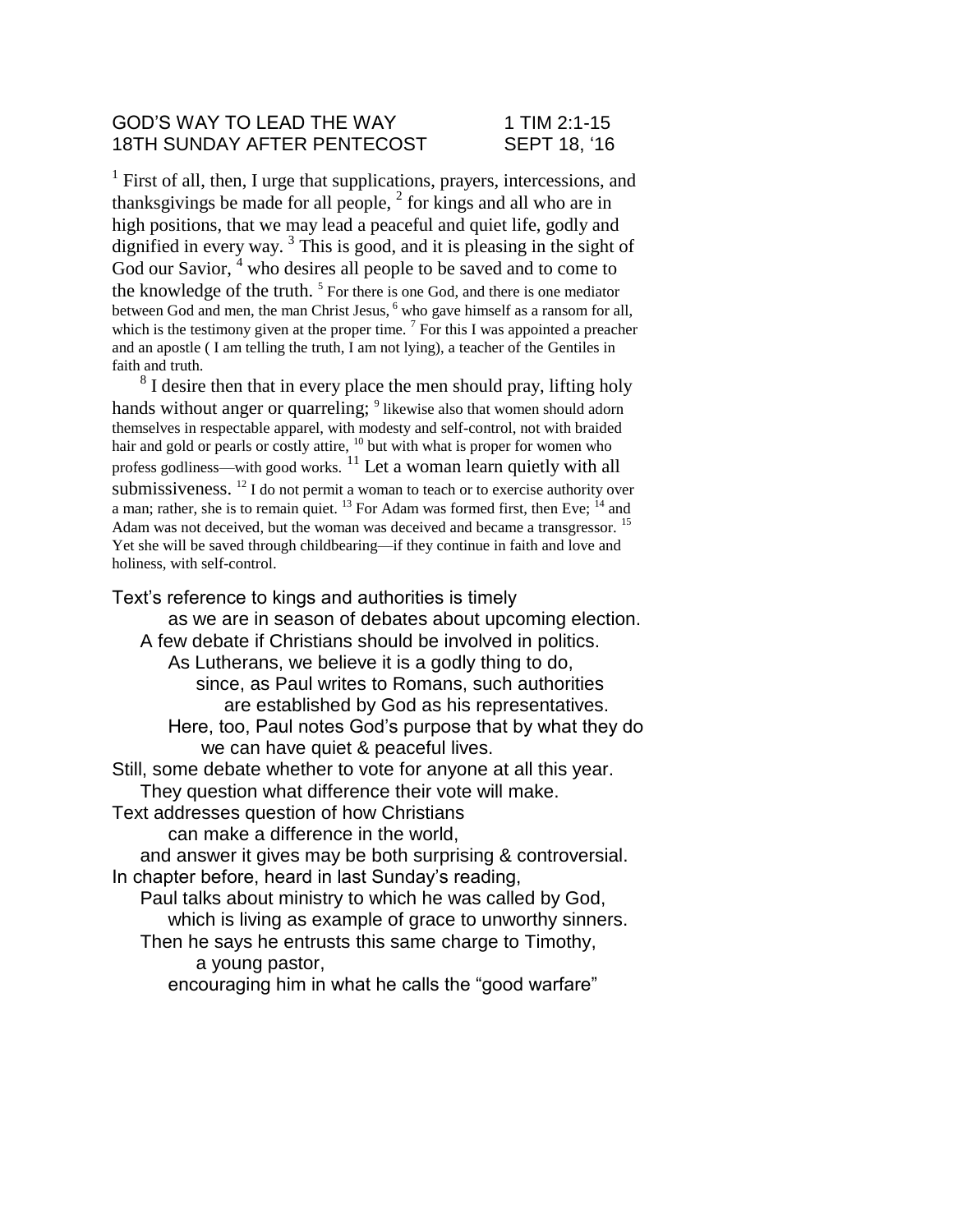So, what is the "warfare" in which Christian leaders engage? The surprise is that what he talks about here is worship.

This chapter gives two instructions about worship,

one that would be controversial and one that would not. At that time, praying for pagan rulers could be controversial while women being quiet and submissive would not. In our day it would be other way around.

Paul anticipates the controversy, affirming in v. 7 that God appointed him as an apostle & he is telling truth, not lying or just giving own personal opinion.

What he says about making a difference, through our worship, in the spiritual warfare that we are involved in, is…

START WITH THE POWER OF PEACEFUL PRAYER SHOW GODLINESS WITH QUIET GOOD WORKS SHARE THE TRUTH OF SALVATION THROUGH JESUS

## START WITH THE POWER OF PEACEFUL PRAYER

<sup>1</sup> First of all, then, I urge that supplications, prayers, intercessions, and thanksgivings be made for all people,  $2$  for kings and all who are in high positions, that we may lead a peaceful and quiet life, godly and dignified in every way.

<sup>8</sup> I desire then that in every place the men should pray, lifting holy hands without anger or quarreling;

When people want to make a difference & be an influence, what is the first thing they do? They start talking. And what is this talking like? Paul has obviously seen it and refers to it in v. 8: anger and quarreling. Isn't that true in both public square and in church? The natural way to try to get things to happen is to argue about it. Paul would not say that Christians should not be involved in discussion of politics or anything else. Paul himself was always ready to debate. But let's leave out the anger or quarreling. But first, before talking to others, talk to God in prayer. We have a lot to talk to God about, both supplications, requesting things for ourselves, and intercessions, asking things for others, for all people. We pray for all because, as v. 6 says, Christ died for all. Our leaders especially need our prayers.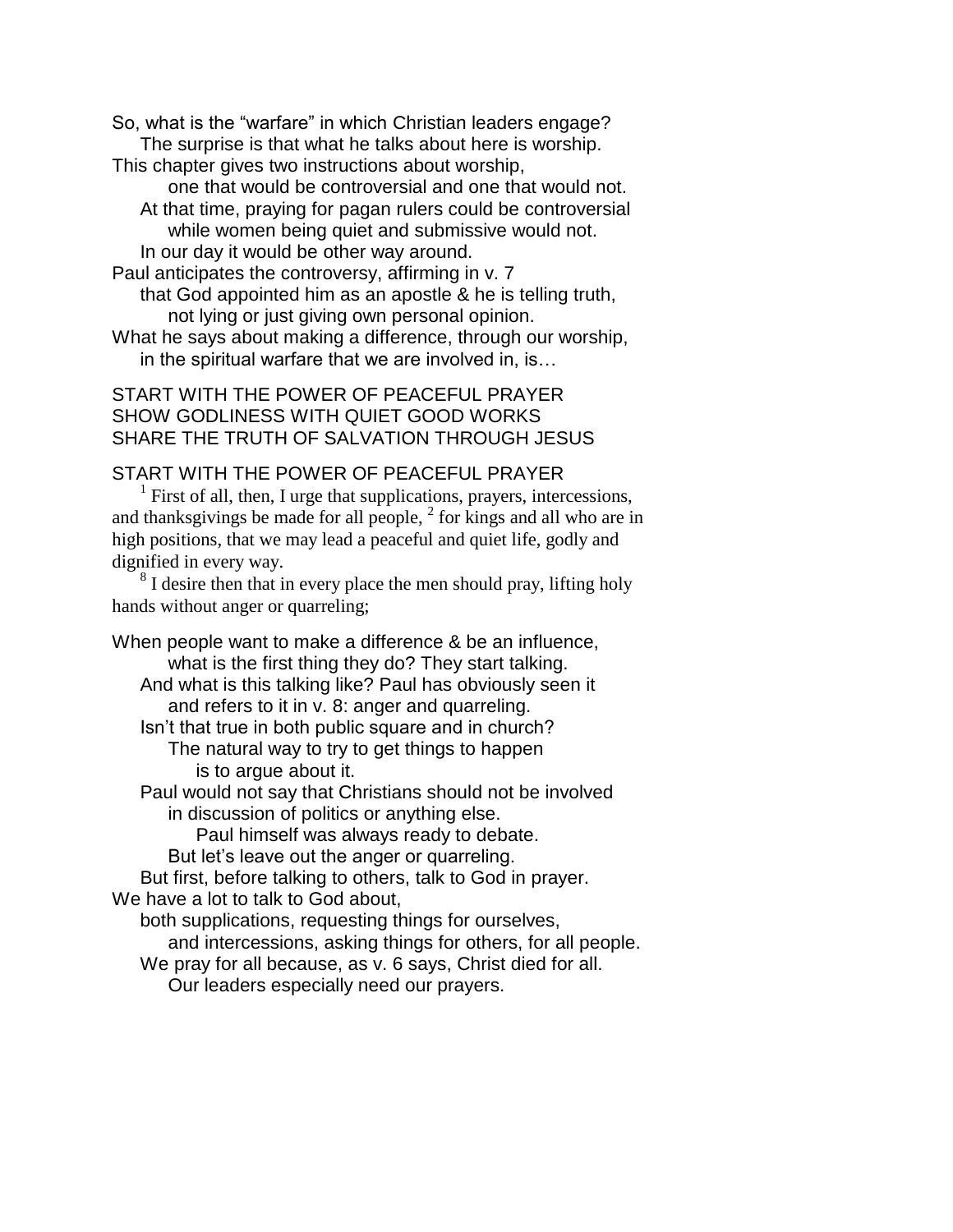The O.T. is full of examples of how the "prayer force" was the first line of defense against powerful enemies that could be defeated in no other way. Our prayers can include specific requests, asking boldly for what God has promised, including wisdom, strength, and forgiveness, and asking humbly for anything else we need, if it is God's will. Then our prayers always include thanksgiving, with confidence that God is already answering our prayer even before we are done praying and that his answer to our prayers is always best. This puts everything in this chapter in the right focus, not on what we have right to do but on relying on what God does. A key word in both parts of this chapter is "godly" this word means having respect for God, living with awareness that he is watching. Godliness is part of another emphasis in both parts of chapter, on peace, quietness, dignity and orderliness. When Paul writes to the Corinthians about worship he says God is not a God of disorder but peace. I think that orderliness and humble relying on God, is a key connection between the two parts of this chapter which can seem very different, along with intercession, that is, being one through whom God works. To make a difference, first pray, then…

## SHOW GODLINESS WITH QUIET GOOD WORKS

<sup>9</sup> likewise also that women should adorn themselves in respectable apparel, with modesty and self-control, not with braided hair and gold or pearls or costly attire,  $^{10}$  but with what is proper for women who profess godliness—with good works.<sup>11</sup> Let a woman learn quietly with all submissiveness.  $^{12}$  I do not permit a woman to teach or to exercise authority over a man; rather, she is to remain quiet. <sup>13</sup> For Adam was formed first, then Eve; <sup>14</sup> and Adam was not deceived, but the woman was deceived and became a transgressor.<sup>15</sup> Yet she will be saved through childbearing—if they continue in faith and love and holiness, with self-control.

Paul saw men trying to make impression with loud arguments.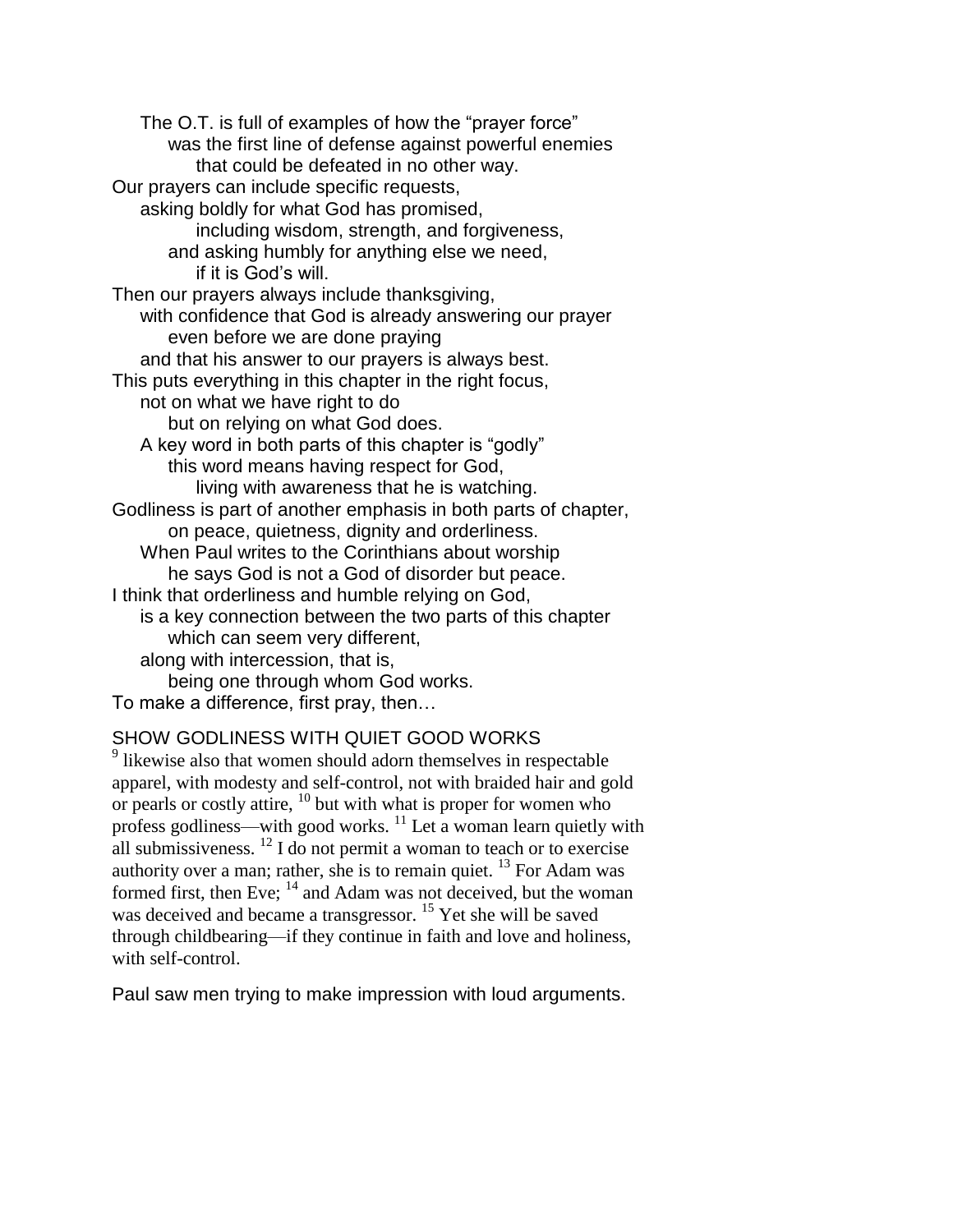In his day he also saw women trying to make an impression with their bold appearance. He says that is not the way to do it either. The proper way to make a statement with what can be seen, is with good works. This is what professes godliness. Anyone who knows Paul knows it is not good works that make us godly or holy but they are the way the holiness God gives us shows. As prayer for kings shows respect for God's order in society, whether those kings themselves are good or not, women also are to respect God and the order he created, in which role & position does not determine value. Later, Paul has plenty to say to Timothy about teaching but here he says men are first to pray and teaching is not the role of women in worship either. Let's take a minute to try to understand these verses. The context is instructions about worship in church where, as Paul explains in similar verses elsewhere, for sake of godly order the church has a spokesman who speaks for God and the group. What is clear is that women are not to be that spokesman, not that they can't sing or pray out loud. Paul gives a reason from scripture: the way God first created husband & wife in paradise, with husband given responsibility for spiritual leadership when he explained trees in garden to Adam before Eve created. He gives example of what happens when men do not exercise their role as spiritual leaders even though Adam was not deceived, he knew better, Eve became a transgressor, stepping over the boundary. We too get in trouble if we ignore boundaries set in God's word because we think we know better. So in both family and church God expects men to exercise spiritual leadership with the support of women Women's role doesn't involve teaching & authority over men but does include teaching and authority over children. Which brings us to v. 15 Back in the 70s, I saw a Tshirt that said: "A woman's place is in the house…and in the Senate" That has nothing to do with these verses,

since they are about the church, not the congress,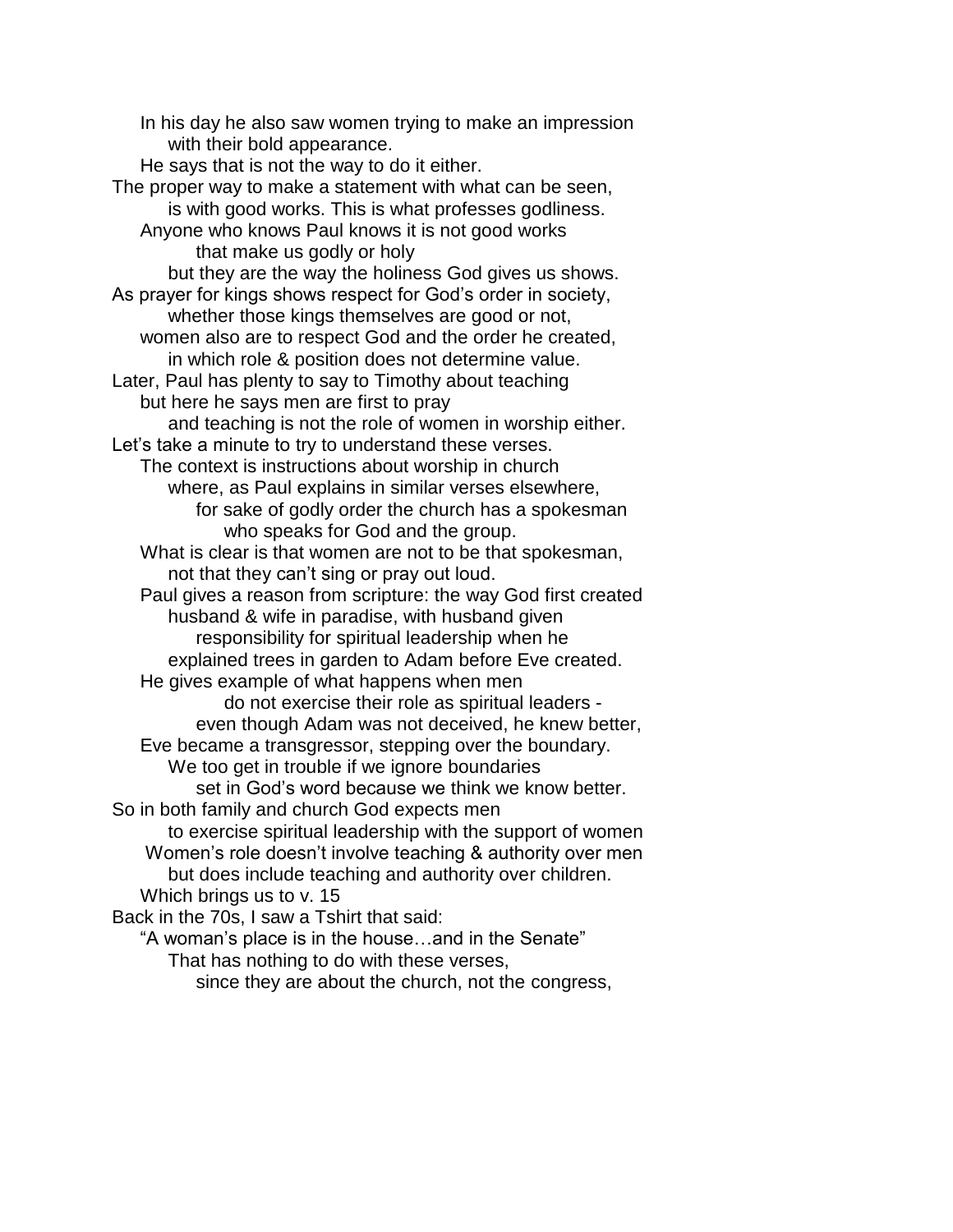except that that it reminds of another slogan I have seen: "Well behaved women seldom make history." They may not become famous or infamous but Paul says well behaved women are exactly who shapes course of history, especially church history. I believe preaching & being pastor is  $2^{nd}$  most important job. Most important job of all in all of society is being parent, especially being a mother. v. 15 says Women will be saved through childbearing. While this can be being kept physically safe through labor, it certainly does not mean that having children is what causes their salvation except that original Greek says through the childbearing. Which specific childbearing is this? Throughout Bible, God had essential role for women in the plan of salvation. As important as anything Abraham, Isaac & Jacob did in preserving the teaching of the true faith was what Sarah, Rachel, Rebeccah & Mary did in bringing God's savior into the world. v. 1 says we are to live quiet lives as intercessors. This means those through whom God's blessings come to others. What women quietly do, including all their good works, Paul says, have a key role as those through whom God's blessings come. Which is ultimately the one mediator for all of us.

## SHARE THE TRUTH OF SALVATION THROUGH JESUS

 $3$  This is good, and it is pleasing in the sight of God our Savior,  $4$  who desires all people to be saved and to come to the knowledge of the truth.<sup>5</sup> For there is one God, and there is one mediator between God and men, the man Christ Jesus, <sup>6</sup> who gave himself as a ransom for all, which is the testimony given at the proper time.

Why is it that we pray and intercede for others, including rulers? Why is it that we hope to live peaceful, godly, holy lives? it is because Jesus himself is our go-between with God. v. 5 is one of the most clear in all the Bible that there is one God but this God is triune, and so Jesus himself is true God but through the virgin Mary and the mothers before her he became a true man.